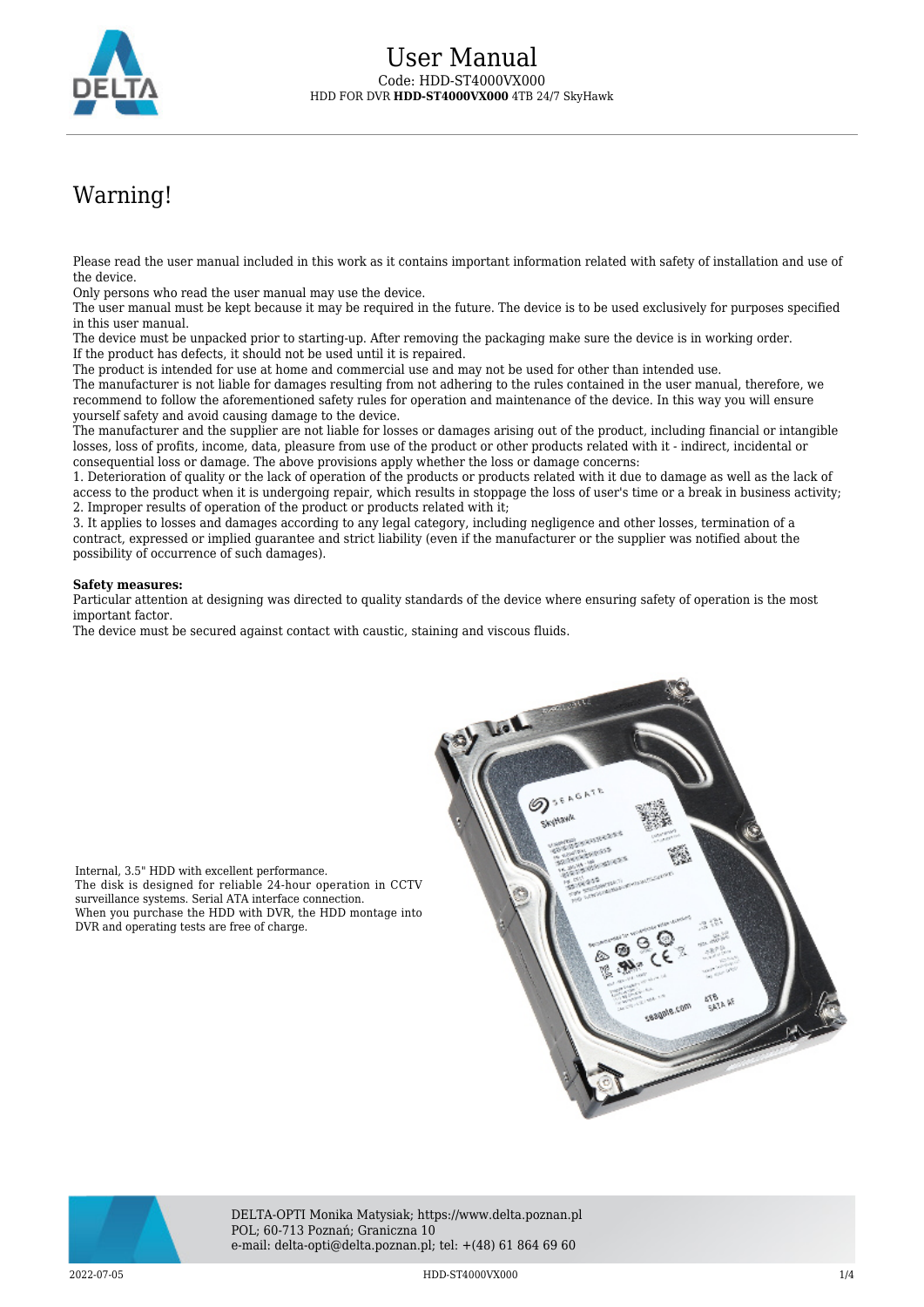

## User Manual Code: HDD-ST4000VX000 HDD FOR DVR **HDD-ST4000VX000** 4TB 24/7 SkyHawk

| Capacity:                              | 4 TB                         |
|----------------------------------------|------------------------------|
| Interface:                             | SATA 6 Gb/s                  |
| Spindle speed:                         | 5900 RPM                     |
| Size format:                           | $3.5$ "                      |
| Cache memory:                          | 64 MB                        |
| Average latency:                       | 5 <sub>ms</sub>              |
| Technology:                            | NCQ - Native Command Queuing |
| Designed to continuous operation 24/7: | ✓                            |
| Weight:                                | $0.604$ kg                   |
| Manufacturer / Brand:                  | <b>SEAGATE</b>               |
| Guarantee:                             | 2 years                      |

### Top view:



Connectors:



2022-07-05 HDD-ST4000VX000 2/4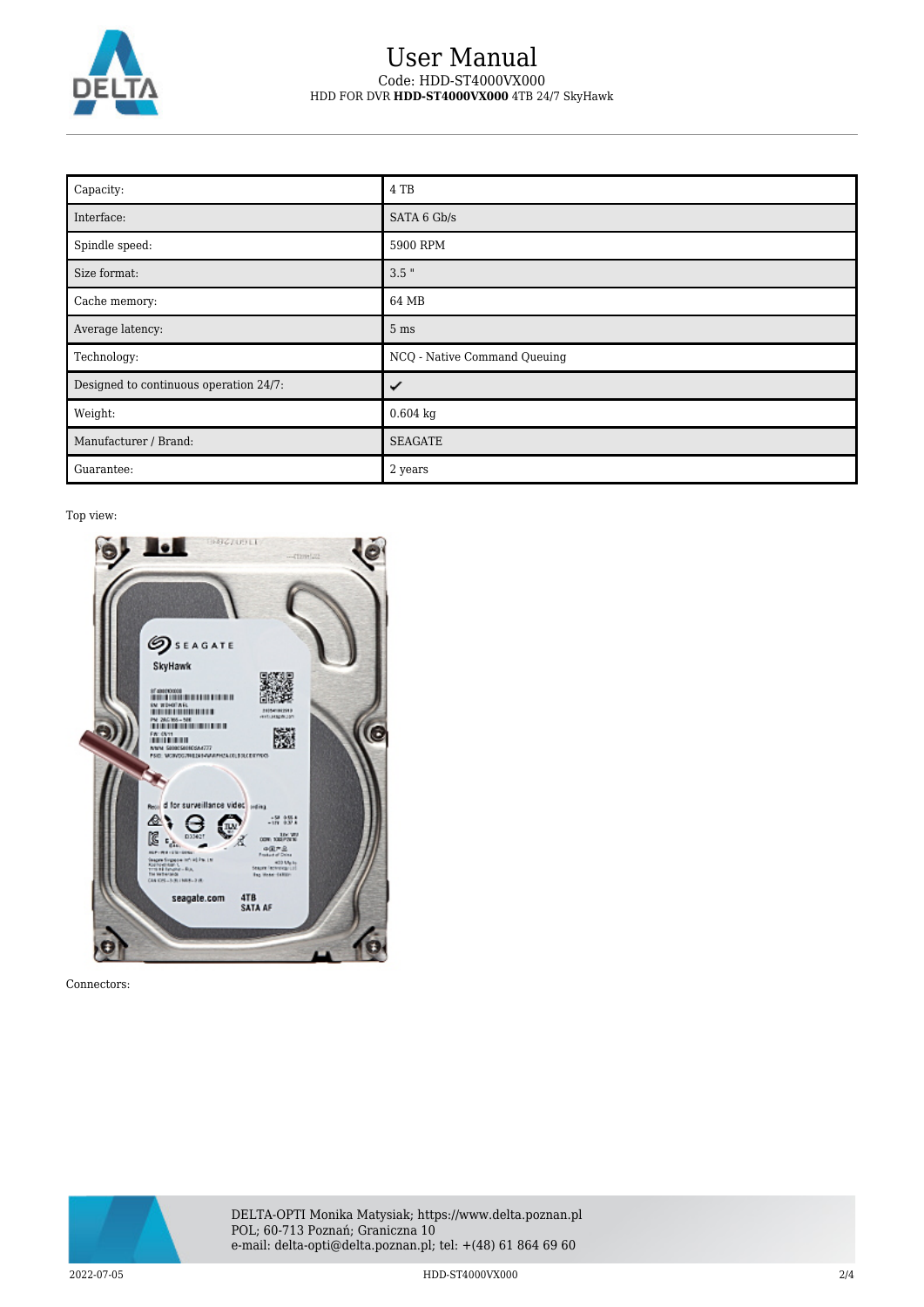



The Seagate drives marked SkyHawk are designed to work in video surveillance systems. Its design allows for error-free recording of several Full HD streams in 24/7 mode. Memory storage for video recording:

| <b>Cameras</b><br>amount | <b>Main stream</b> | Disk usage | Disk usage | 1TB               | 2TB               | 3TB            | 4TB            |
|--------------------------|--------------------|------------|------------|-------------------|-------------------|----------------|----------------|
| pcs                      | kb/s               | MB/h       | GB/24h     | Number of<br>days | Number of<br>days | Number of days | Number of days |
| $\mathbf{1}$             | 750                | 329,6      | 7,7        | 120,5             | 241,0             | 361,6          | 482,2          |
| $\mathbf{1}$             | 1000               | 439,5      | 10,3       | 90,4              | 180,8             | 271,2          | 361,7          |
| $\mathbf{1}$             | 2000               | 878,9      | 20,6       | 45,2              | 90,4              | 135,6          | 180,8          |
| $\mathbf{1}$             | 2500               | 1098       | 25,7       | 36,2              | 72,3              | 108,5          | 144,7          |
| $\mathbf{1}$             | 3000               | 1318       | 30,9       | 30,1              | 60,3              | 90,4           | 120,6          |
| $\mathbf{1}$             | 4000               | 1757       | 41,2       | 22,6              | 45,2              | 67,8           | 90,4           |
| $\mathbf{1}$             | 5000               | 2197       | 51,5       | 18,1              | 36,2              | 54,2           | 72,3           |
| $\mathbf{1}$             | 6000               | 2636       | 61,8       | 15,1              | 30,1              | 45,2           | 60,3           |
| $\mathbf{1}$             | 8000               | 3515       | 82,4       | 11,3              | 22,6              | 33,9           | 45,2           |
| $\mathbf{1}$             | 3000               | 1318       | 30,9       | 30,1              | 60,3              | 90,4           | 120,6          |
| $\overline{2}$           | $3000 \ge 2$       | 2636       | 61,8       | 15,1              | 30,1              | 45,2           | 60,3           |
| 3                        | 3000 x 3           | 3955       | 92,7       | 10,0              | 20,1              | 30,1           | 40,2           |
| $\overline{4}$           | $3000 \ge 4$       | 5273       | 123,6      | 7,5               | 15,1              | 22,6           | 30,1           |
| 6                        | 3000 x 6           | 7910       | 185,4      | 5,0               | 10,0              | 15,1           | 20,1           |
| 8                        | 3000 x 8           | 10546      | 247,2      | 3,8               | 7,5               | 11,3           | 15,1           |
| $10\,$                   | 3000 x 10          | 13183      | 309,0      | 3,0               | 6,0               | 9,0            | 12,1           |
| 12                       | 3000 x 12          | 15820      | 370,8      | 2,5               | 5,0               | 7,5            | 10             |
| 16                       | 3000 x 16          | 21093      | 494,4      | 1,9               | 3,8               | 5,6            | 7,5            |
| 20                       | $3000 \ge 20$      | 26367      | 618,0      | 1,5               | 3,0               | 4,5            | 6,0            |

DELTA-OPTI Monika Matysiak; https://www.delta.poznan.pl POL; 60-713 Poznań; Graniczna 10 e-mail: delta-opti@delta.poznan.pl; tel: +(48) 61 864 69 60

2022-07-05 HDD-ST4000VX000 3/4